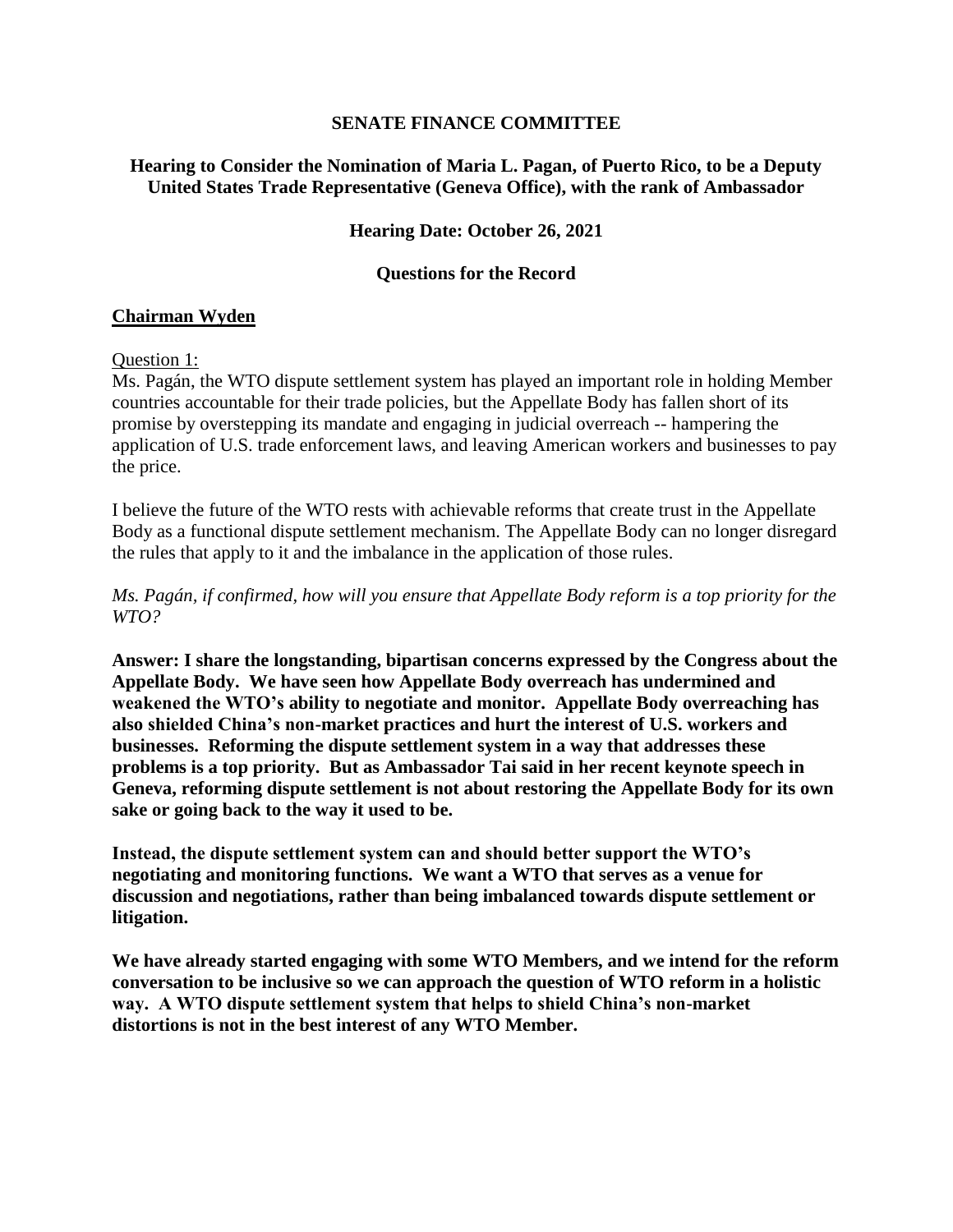## **Ranking Member Crapo**

### Question 1: Special and Differential Treatment

One of the major elements for reform at the World Trade Organization (WTO) must be reform of "special and differential treatment" (S&D)—exemptions and flexibilities from WTO obligations intended to assist developing countries. The fact that WTO rules allows countries to decide for themselves whether they are developing—and thus eligible for S&D—undermines the effectiveness of the WTO system. Specifically, it undercuts the utility of S&D for countries that truly deserve such flexibilities and enable major powers to avoid taking on meaningful commitments. In particular, it defies belief that China—the second largest economy in the world and a country classified by the World Bank as an upper-middle income country—claims it is a developing countries entitled to S&D.

*If confirmed, do you commit to pushing WTO Members to adopt objective criteria regarding whether a Member is developing or not, and thus eligible for S&D?*

**Answer: If confirmed, I will push WTO Members to establish objective criteria for determining whether a WTO Member may avail itself of blanket "special and differential treatment" (S&D) in current and future WTO negotiations. The United States is actively engaged in the discussion on how to reform special and differential treatment and would like it to be part of the overall reform agenda at the WTO.**

### Question 2: Sanitary and Phytosanitary Measures

One of the most important WTO agreements is the Agreement on the Application of Sanitary and Phytosanitary Measures (SPS Agreement). The SPS Agreement facilitates agricultural market access by ensuring that measures taken to protect human, animal or plant life or health are supported by scientific evidence. Various WTO Members have sought to undermine the effectiveness of the SPS Agreement including by failing to notify their SPS measures to the WTO and making spurious claims about the SPS Agreement's rules, including in the WTO SPS Committee.

# *If confirmed, will you be a vigorous champion for ensuring the science based disciplines in the SPS Agreement are not compromised, and effectively enforced?*

**Answer: USTR is committed to ensuring that our trading partners live up to their WTO commitments, including their WTO obligation to base their SPS measures on scientific principles, and to base measures on international standards where they exist, or on risk assessments. I am committed to hold accountable countries that establish non-science based measures that are inconsistent with international standards, or that establish unjustified barriers to safe U.S. agricultural products.**

### Question 3: Dispute Settlement

During the hearing, you noted that WTO rules "needed to be enforced." I agree. The impasse over the Appellate Body has brought dispute settlement to a stand-still—and thus rules are not being enforced. I appreciate that reforming the Appellate Body will not happen overnight, but neither does litigation before a WTO panel, which can take over a year before there is anything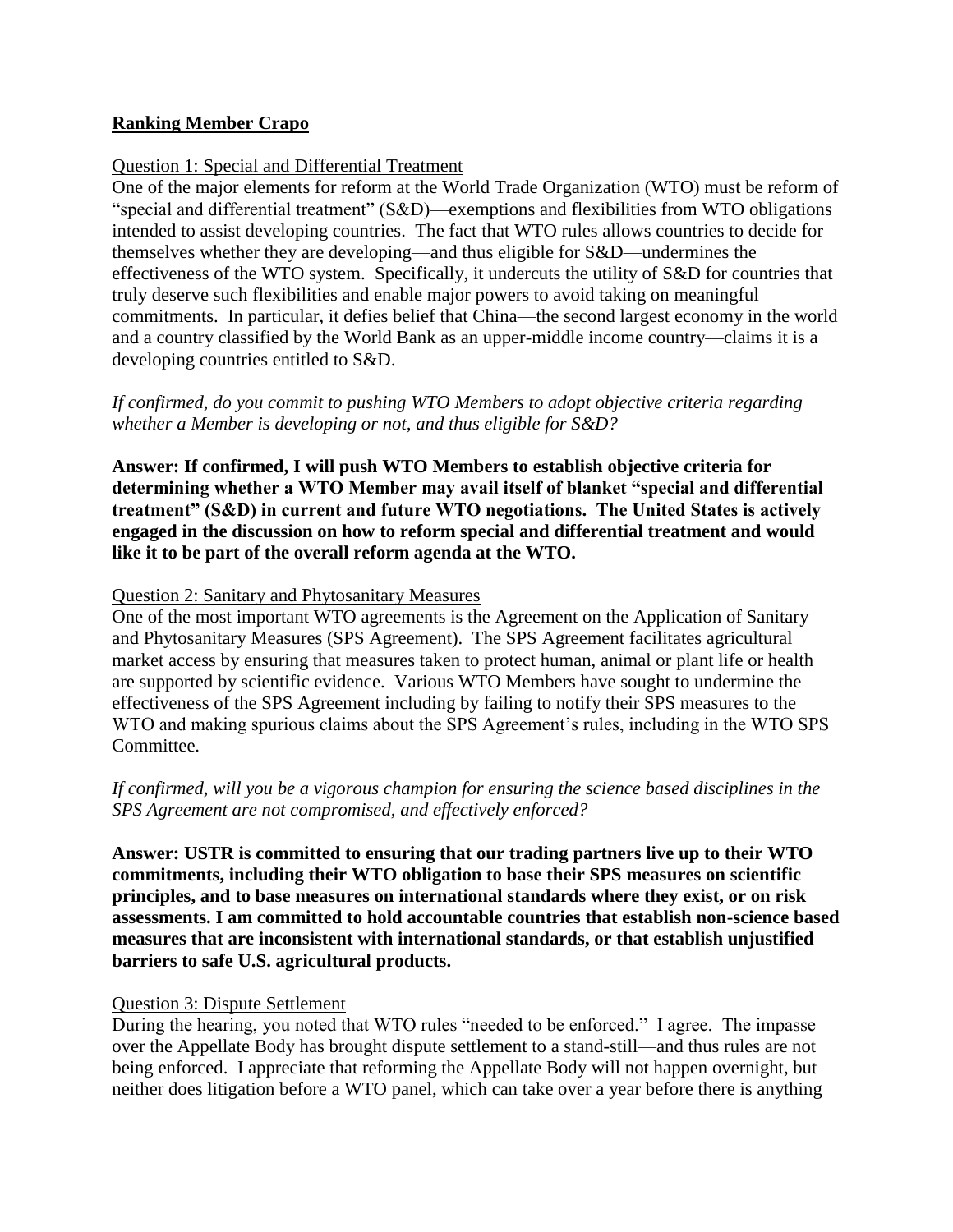to appeal at the Appellate Body. We have a number of potential disputes we could initiate at the WTO while the United States tries to find a way forward on the Appellate Body.

*Do you agree that the United States needs to start moving forward on WTO enforcement against foreign trade barriers concurrently with reform of the Appellate Body?*

**Answer: I believe the United States should continue to bring disputes to the WTO when we consider WTO dispute settlement to be the most effective way to enforce U.S. rights under the WTO covered agreements. The objective of dispute settlement is to facilitate mutually agreed solutions between Members. Dispute settlement remains capable of supporting that objective for the United States and other WTO Members, irrespective of the status of the Appellate Body. When it is appropriate to do so, we should continue to use WTO dispute settlement to ensure that our trading partners live up to their WTO commitments.**

## **Senator Menendez**

Question 1 Article 23.3.1(b) of the USMCA states

"1. Each part shall adopt and maintain in its statutes and regulations, and practices thereunder, the following rights, as stated in the ILO Declaration on Rights at Work:

(b) the elimination of all forms of forced or compulsory labor;"

*Given this provision, as I raised in my questions during the hearing, is human trafficking a violation of the USMCA?*

**Answer: Under the USMCA, one right that each Party is required to maintain in its statutes, regulations, and practices is the elimination of all forms of forced or compulsory labor. Human trafficking of anyone to Mexico is a violation of Mexico's anti-trafficking laws and should be investigated by Mexican authorities. Human trafficking is an issue that USTR and the entire Administration take very seriously, and if confirmed, I am committed to working with inter-agency colleagues, allies, stakeholders, Members of Congress, and others to combat human trafficking.**

# Question 2

The chapter on Cuba in the Department of State's 2020 Trafficking in Persons Report raised numerous concerns about the Cuban regime's foreign medical missions, including the fact that the missions subject Cuban doctors and medical personnel to human trafficking and forced labor conditions.

*Do you agree with the Department of State's assessment about Cuba's foreign medical missions?*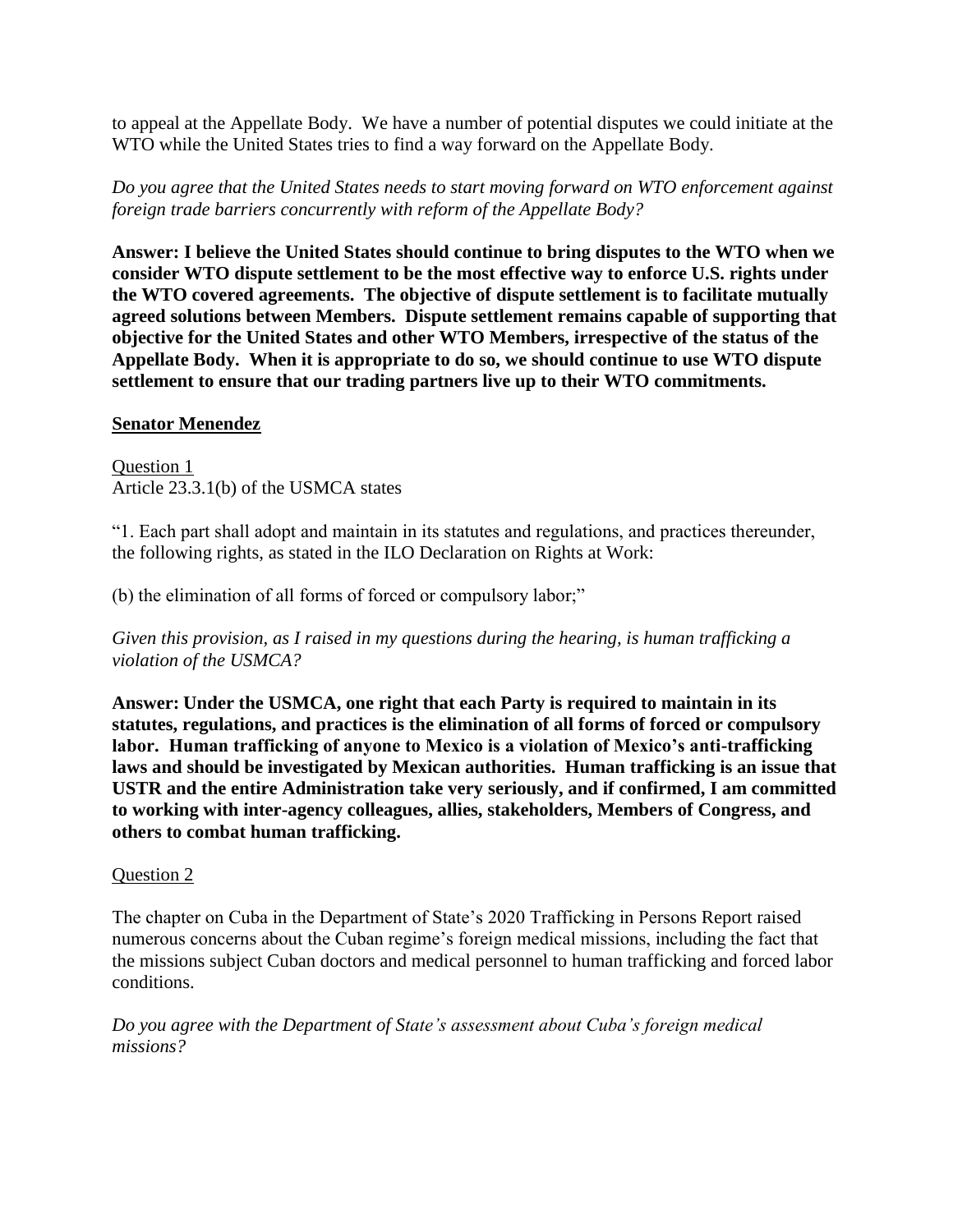**Answer: USTR is a member of the President's Interagency Task force on Human Trafficking. USTR regards the Department of State's Annual Trafficking in Persons Report as an important tool to inform USG efforts to combat human trafficking in the United States and abroad. We are aware of the indicators of forced labor as they relate to Cuba's foreign medical missions and will continue to work with the Department of State and other interagency partners on this issue.**

### Question 3

Given provisions in USMCA on forced labor and what is known about the forced labor conditions present in the Cuban regime's foreign medical missions, *does Mexico's decision to host a Cuban medical mission amount to a violation of USMCA?*

**Answer: Human trafficking is an issue that USTR and the entire Administration take very seriously, and if confirmed, I am committed to working with inter-agency colleagues, allies, stakeholders, Members of Congress, and others to combat human trafficking and forced labor. We are aware of the indicators of forced labor as they relate to Cuba's foreign medical missions and will continue to work with the Department of State and other interagency partners on this issue.**

## **Senator Thune**

### Question 1

In December, China will have been a member of the World Trade Organization for 20 years. In that time, China has become the WTO's largest trading nation and the second largest economy in the world – all while doubling down on a state-led, non-market approach to trade.

It makes no sense that a country like China should continue to be able to self-designate as a developing country at the WTO to gain unfair trade advantages, especially as the Chinese Community Party takes advantage of actual developing countries through the predatory lending of the Belt and Road Initiative. I have introduced a bipartisan resolution to address this issue at the WTO, and I think this is a commonsense reform to strengthen the global trading system.

*Do you believe that China declaring itself as a developing country at the WTO misidentifies its economic stature and corrodes trust in the rules-based trading system?* 

**Answer: Yes, the United States is very concerned that China continues to seek developing country status at the WTO, including in ongoing negotiations. We have made that clear to China on several occasions, most recently during China's October 2021 Trade Policy Review at the WTO.**

### Question 2

One of the problems the U.S. faces at the WTO is that a lot of countries are not transparent and we don't know what policies they have in place that might affect U.S. agriculture exports.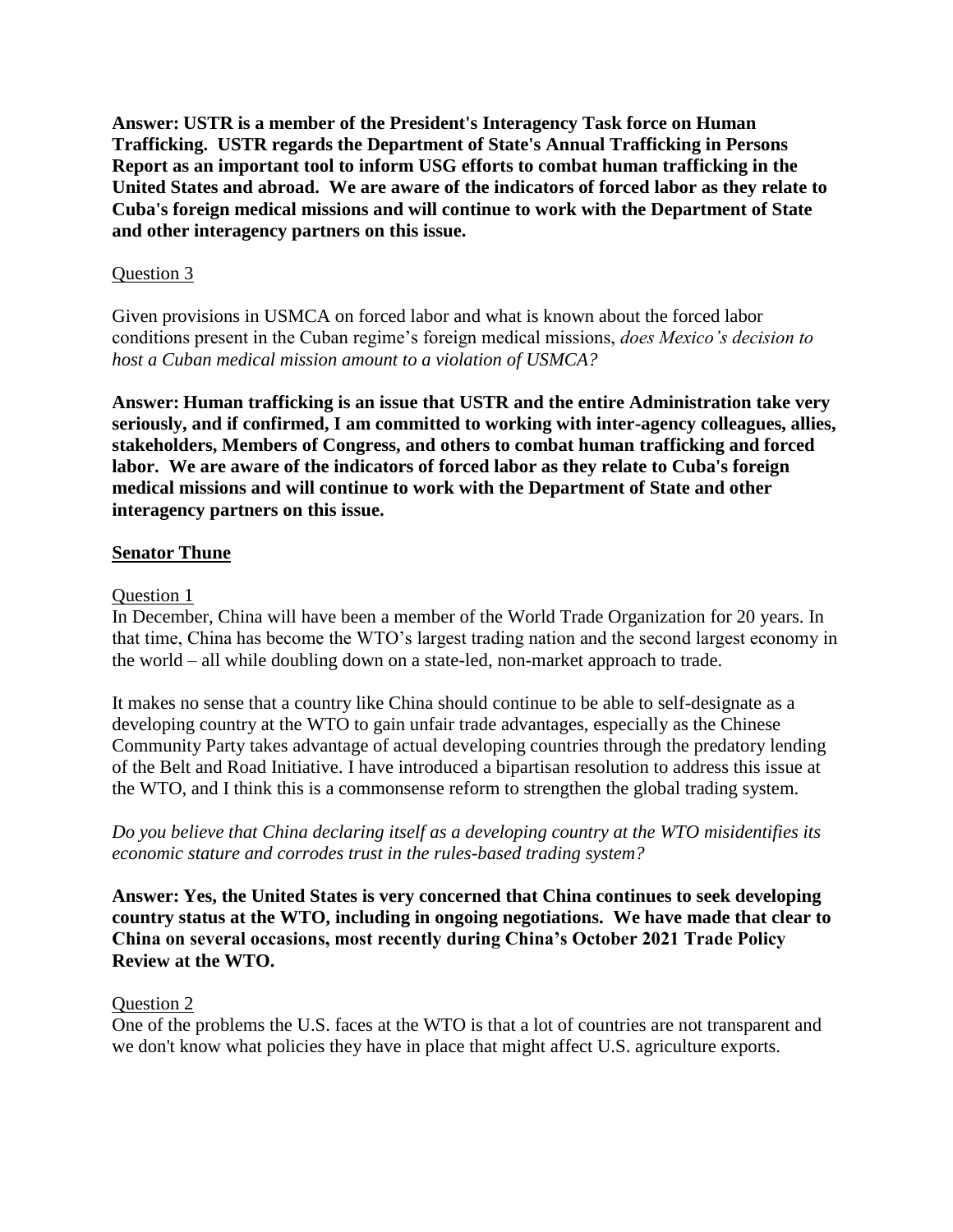*If confirmed, what actions would you take to make sure that members are living up to their agricultural trade commitments?*

**Answer: Transparency is key to being able to understand the global agricultural trade landscape and the challenges facing U.S. agricultural exports. In addition, without adequate transparency we will be unable to make progress in agricultural trade reform efforts. If confirmed, I will work closely with like-minded Members to improve transparency, which is widely recognized as lacking in the WTO. I will use a variety of tools, including counternotifications, formal WTO Committee Q&A processes, and bilateral engagement to bring more clarity regarding Members' policies and practices that may impact U.S. agricultural exports. In addition, I will to continue to press for reform of the WTO's negotiating and monitoring arms, including by enhancing U.S.-led efforts to improve the operation and effectiveness of notification requirements in order to facilitate greater transparency in the WTO.**

### **Senator Portman**

#### Question 1:

One of the challenges facing the World Trade Organization (WTO) is the breakdown in the WTO's ability to facilitate the negotiation of new agreements, especially to write new rules to constrain non-market behavior.

In my WTO resolution with Senator Cardin, I articulated a set of proposed reforms to the WTO aimed at addressing the loss of the negotiating function. One of these reforms was the use of plurilateral agreements without Most Favored Nation (MFN) requirements.

*Do you agree that non-MFN plurilateral agreements can be a helpful tool to work with likeminded countries to restore purpose and relevance to the WTO?*

**Answer: The United States believes that plurilateral negotiations at the WTO can be a useful means to advance issues of interest to Members and to keep the WTO relevant. We do not view plurilateral negotiations and outcomes as undermining multilateral ones. Rather, plurilateral initiatives can foster new ideas and creative, flexile approaches that can build momentum toward multilateral outcomes.**

### Question 2:

Alongside the decrease in successful negotiation, there has been an increase in litigation at the WTO. This has led to concerns about activism by the Appellate Body (AB). In an attempt to stop activism by the Appellate Body both the Obama and Trump administrations blocked new appointments to the AB. The loss of the AB is problematic, yet we should also not restart the AB without correcting the long-standing flaws that the United States has articulated.

*Will you commit to working with WTO members to address AB activism in an effort to restart the Appellate Body? How do you propose WTO members can work together to reduce judicial activism by the AB?*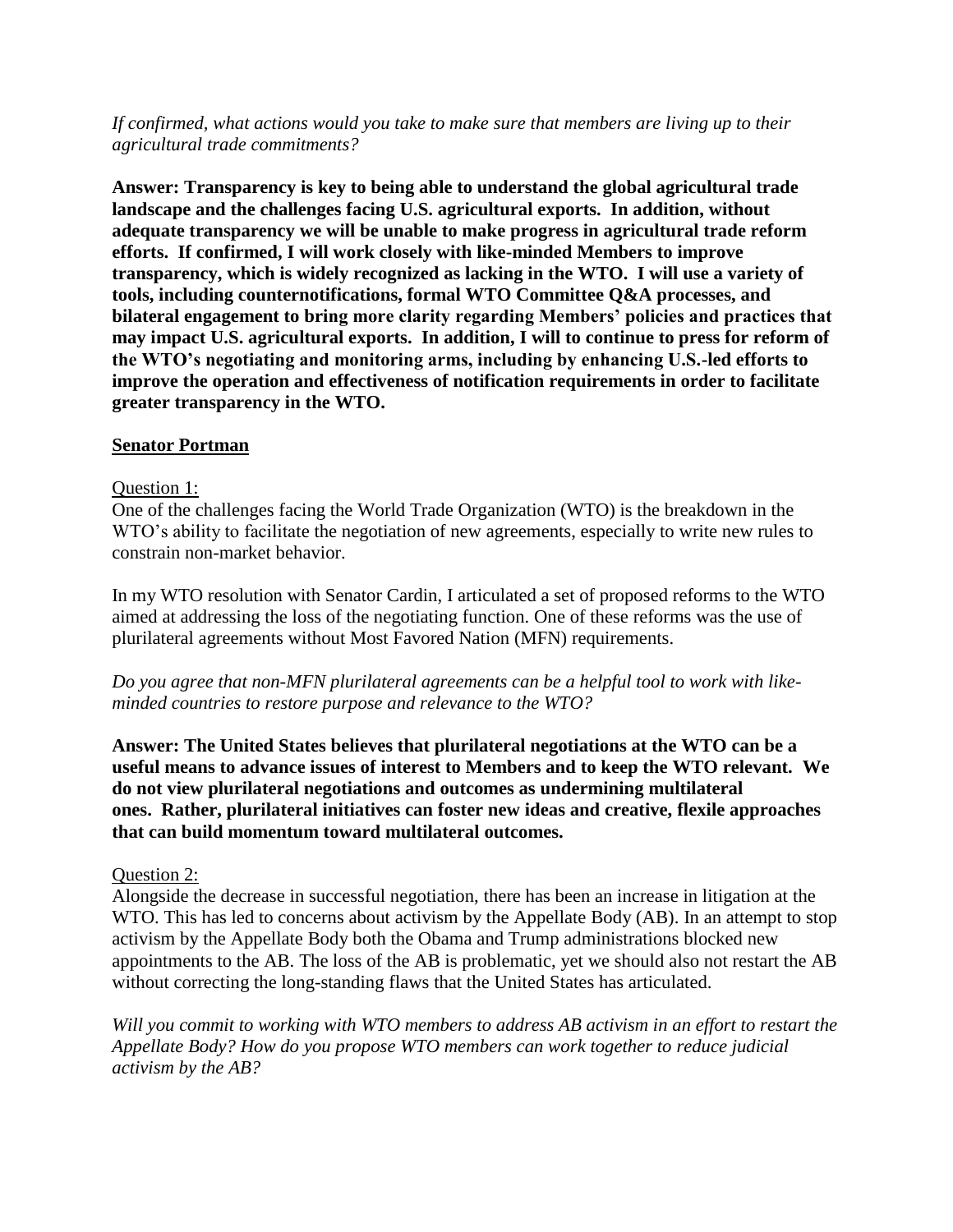**Answer: I share the longstanding, bipartisan concerns expressed by the Congress about the Appellate Body. We have seen how Appellate Body overreaching has undermined the WTO's functioning and weakened the WTO's negotiating and monitoring functions. At the same time, Appellate Body overreaching has shielded China's non-market practices and hurt the interest of U.S. workers and businesses. Reforming the dispute settlement system in a way that addresses these problems is a top priority. But as Ambassador Tai said in her recent keynote speech in Geneva, reforming dispute settlement is not about restoring the Appellate Body for its own sake or going back to the way it used to be.** 

**Instead, the dispute settlement system can and should better support the WTO's negotiating and monitoring functions. We want a WTO that serves as a venue for discussion and negotiations, rather than being imbalanced towards dispute settlement or litigation.** 

**We have already started engaging with some WTO Members, and intend for the reform conversation to be inclusive so we can approach the question of WTO reform in a holistic way. A WTO dispute settlement system that helps to shield China's non-market distortions is not in the best interest of any WTO Member.**

### **Senator Toomey**

### Question 1

So far, the US has mainly relied on unilateral tariffs under Section 301 to push for marketoriented reforms to the Chinese market – but these measures hurt Americans, while not having much effect on Chinese trade practices. Instead of unilateral measures, the US has the option of working with key allies and utilizing the WTO rules to encourage China to adopt reforms. While the WTO needs reform in some key areas, the United States has previously utilized the WTO to win a significant number of cases against China – especially as the complainant, but also as respondent. Uncovering China's WTO violations is challenging but possible, and the US can use the WTO to hold China accountable, particularly in relation to the areas of intellectual property protection, forced technology transfer, and subsidies.

• *How can the US better utilize the WTO dispute settlement system in addressing the challenges with China's non-market trade policies?*

**Answer: Ambassador Tai recently underscored her intent to use the full range of tools we have, but also to develop new tools as needed to defend American economic interests from harmful policies and practices, which include China's unfair economic practices. I believe the United States should continue to bring disputes to the WTO when we consider WTO dispute settlement to be the most effective way to enforce U.S. rights under the WTO covered agreements. When it is appropriate to do so, we should continue to use WTO dispute settlement to address WTO-inconsistent measures of our trading partners – including China.**

**However, even when we have secured victories in our disputes against China, we have seen that China's follow-through was inconsistent and that it did not change the underlying policies. At the same time, we have seen how Appellate Body overreaching has shielded**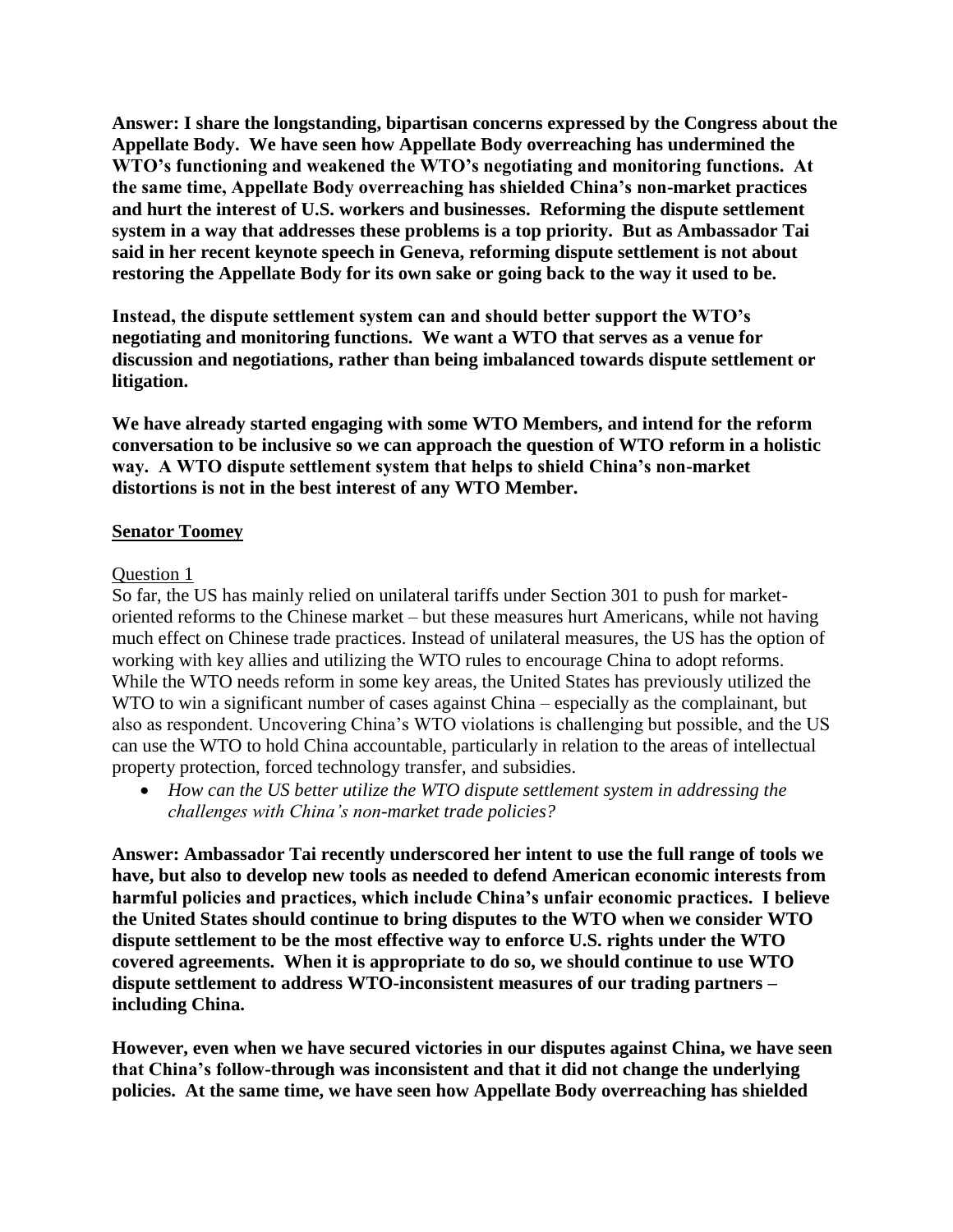**China's non-market practices and hurt the interest of U.S. workers and businesses. This overreaching by the Appellate Body has undermined our ability to protect U.S. workers and businesses from those non-market practices. That is why reforming the dispute settlement system in a way that addresses these problems is a top priority. A WTO dispute settlement system that continues to shield China's non-market distortions is not in our interest.**

• *For those areas of contention that are not well covered by WTO rules, how can the United States work with our allies within the WTO to develop new rules?*

**Answer: To protect ourselves against the damage China continues to inflict through its non-market practices – including, among other things, through industrial planning and targeting, preferential treatment of state-owned enterprises, massive subsidization, forced technology transfer, cybertheft and inadequate intellectual property enforcement – we need to be prepared to deploy all tools and explore the development of new ones, including through collaboration with other economies and countries. We are already engaging with allies to address China's harmful non-market policies and practices.** 

**Additionally, in the G7, G20, and at the WTO, we are discussing market distortions and other unfair trade practices, such as the use of forced labor in the fisheries sector, and in global supply chains, and the use of non-market financing. We will continue to work closely with our allies and like-minded partners towards creating a more level playing field in the 21st century, including by developing new tools and negotiating new rules where appropriate.**

• *What are the limits of the WTO in dealing with China, and how can the US help facilitate reforms to strengthen it?*

**Answer: The consensus nature of the WTO limits our ability to forge new rules in that forum that would address challenges raised by China's embrace of state capitalism and its litany of unfair trade practices. Moreover, over time, the core functions of the WTO – monitoring, negotiating, and dispute settlement – have become imbalanced towards dispute settlement and that imbalance towards litigation has advantaged China. Dispute settlement was never intended to supplant negotiations, yet China has been able to get around the hard part of diplomacy and negotiation by securing new rules through litigation. At the same time, Appellate Body overreaching has undermined the WTO's functioning and weakened the WTO's negotiating and monitoring functions. This imbalance has harmed U.S. interests and advantaged China, helping to shield its nonmarket distortions. Efforts to reform the dispute settlement system – and bring about WTO reform more generally – must address these problems. Over time, the core functions of the WTO – monitoring implementation of existing commitments, negotiating new commitments, and dispute settlement – have become imbalanced towards dispute settlement and that imbalance towards litigation has advantaged China.**

# Question 2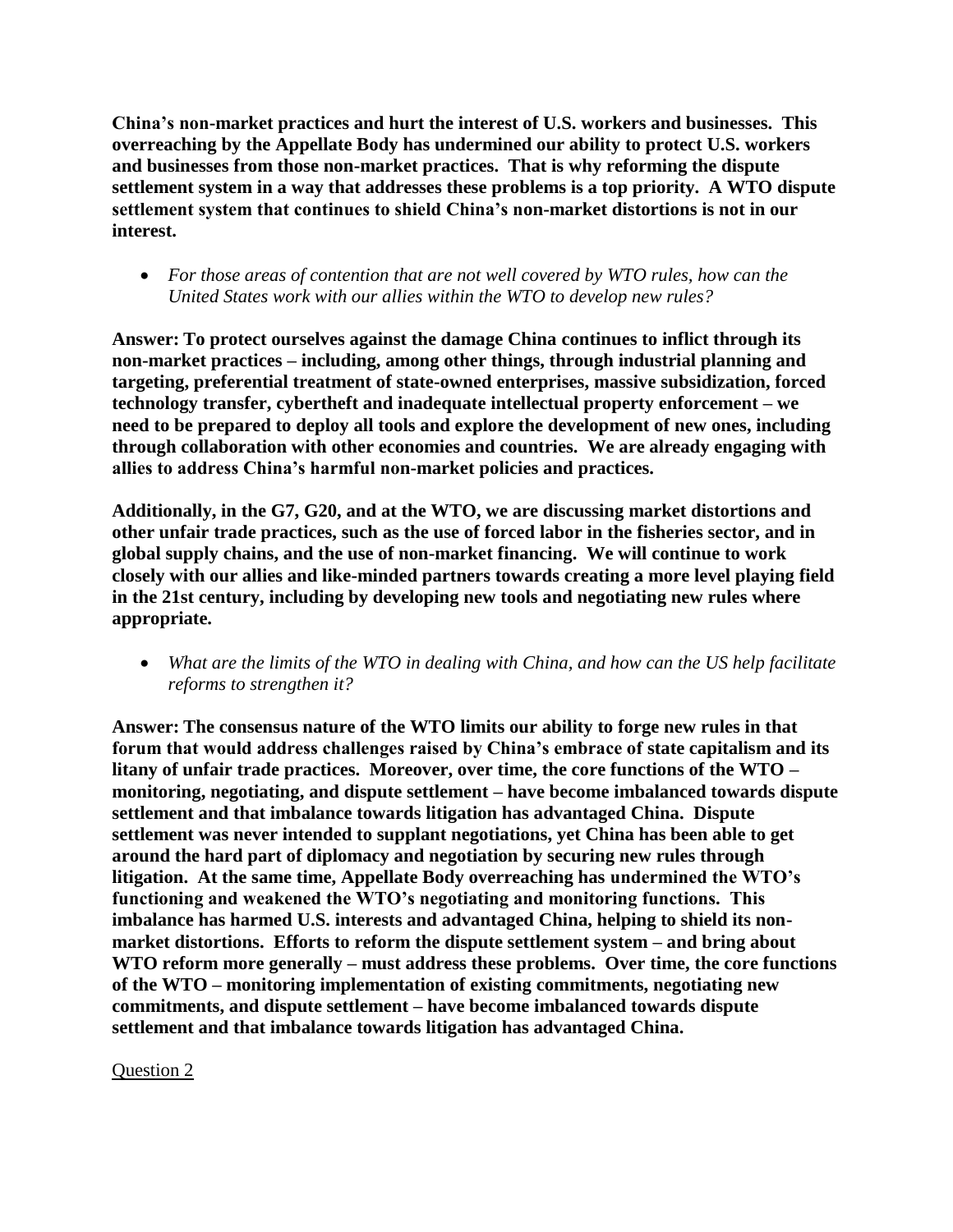There have been two recent cases at the WTO that have challenged the broad applicability of the General Agreement on Tariffs and Trade (GATT) Article XXI, the "national security exception" in the WTO, as well as Article 73 of the Agreement on Trade-Related Aspects of Intellectual Property Rights (TRIPS).

A 2020 WTO ruling in a case brought by Qatar against Saudi Arabia stated that Saudi Arabia cannot use "national security" (TRIPS Article 73) as an excuse for failing to protect the intellectual property of Qatari rights holders from piracy of their broadcast rights for sports, movies, and television programming.

Additionally, a 2019 WTO ruling on a case between Russia and Ukraine clarified the limits of "national security" as a defense for breaking WTO rules against unjustified barriers to trade, stating that any such claim should be "objectively" true, relating to weapons, war, fissionable nuclear materials or an "emergency in international relations". The panel concluded that governmental actions for which a national security exception is claimed must "meet a minimum requirement of plausibility in relation to the proffered essential security interests." However, the Trump Administration disagreed with both rulings claiming that measures taken by members for the purposes of national security are non-justiciable and cannot be reviewed by a WTO dispute settlement panel – siding with Russia and Saudi Arabia in the aforementioned disputes.

- *Do you believe that actions taken under GATT Article XXI or TRIPS Article 73 are reviewable by the WTO? If not, please explain why.*
- *Do you believe that WTO members should explain a rationale for why they are invoking GATT Article XXI/TRIPS Article 73, or are these provisions fully "self-judging"?*

**Answer: Since the negotiation of the GATT in 1947, through the establishment of the WTO in 1995, and to the present day, the United States has maintained a consistent position: Issues of national security are political matters not subject to review or capable of resolution by GATT/ WTO dispute settlement. Every Member of the WTO – including the United States – retains the authority to determine for itself those matters that it considers necessary to the protection of its essential security interests, as is reflected in the text of Article XXI of the GATT 1994. In other words, Article XXI(b) of the GATT 1994 and Article 73(b) of TRIPS – which mirrors Article XXI(b) – are self-judging. That was the U.S. position during GATT 1947 negotiations, and in 1949, when the United States invoked Article XXI(b) in a dispute with Czechoslovakia. That was also the U.S. position in 1982, when the European Communities and its member states, Canada, and Australia invoked Article XXI to justify their application of certain measures against Argentina. The United States also expressed similar views in 1985, after Nicaragua asked the GATT Council to condemn a U.S. embargo and to request that the United States revoke these measures immediately.** 

**Article XXI(b) provides that "[n]othing in this Agreement shall be construed to prevent any Member from taking any action which it considers necessary for the protection of its essential security interests." Fundamentally, Article XXI(b) is about a Member taking an action "which it considers necessary". Whether the Member "considers" that action necessary for protection of the acting Member's essential security interests is a subjective question. The text also specifies that it is "its essential security interests"—the Member's**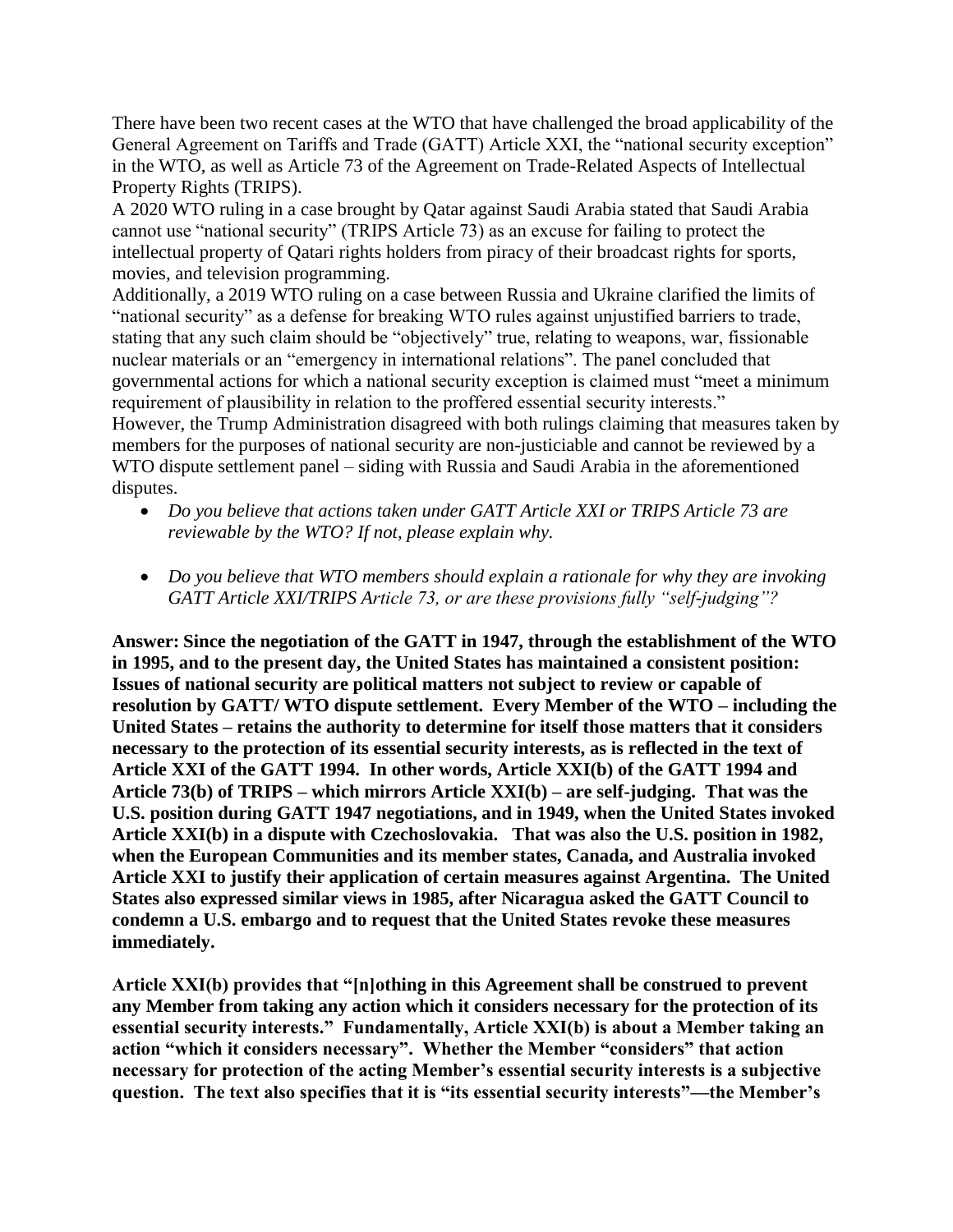**in question—that the action is taken for the protection of. In identifying such security interests, therefore, it is the judgment of the Member that is relevant. Only a Member like the United States – and not WTO adjudicators – can determine for itself what comprises that Member's essential security interests. Therefore, a WTO panel may not second guess a Member's determination of what it considers necessary for the protection of its own essential security interests. Nor may a Member be required to furnish reasons for or explanations of an action for which Article XXI is invoked. While a Member invoking Article XXI may nonetheless choose to make information available to other Members, in the absence of language imposing a requirement to furnish reasons, no such obligation may be imposed on a Member through dispute settlement.**

## **Senator Lankford**

### Question 1

As our Ambassador to the WTO, you'll be joining the negotiations that the Biden Administration is supporting regarding the waiver of TRIPS protections for COVID-19 vaccines.

*A. Do you understand the concerns that members of this Committee have expressed about the TRIPS waiver?* 

**Answer: Yes. If confirmed, I will consult with Members of this Committee to further understand the concerns that they have expressed.**

*B. In your assessment, what potential pitfalls (if any) does a waiver of TRIPS protections for COVID-19 vaccines pose to future pharmaceutical and biomedical innovation?* 

**Answer: If confirmed, as I work with members of the World Trade Organization, I will be clear-eyed about potential risks that you have raised. I am committed to keeping Congress fully informed of developments in the process in the WTO.**

*C. Are there any elements of India and South Africa's request that you would consider a non-starter or a red-line in your negotiations?* 

**Answer: If confirmed, I look forward to hearing more from Members about concerns about specific proposals and will be clear eyed about the potential risks.**

*D. Do you believe it is in the national interest for China and Russia to have access to the proprietary information behind the COVID-19 vaccine? Why or what not?* 

**Answer: I believe strongly in intellectual property protections and the importance of safeguarding American innovation from illicit acquisition. If confirmed, as I work with members of the World Trade Organization, I will be clear-eyed about potential risks that you have raised.**

Question 2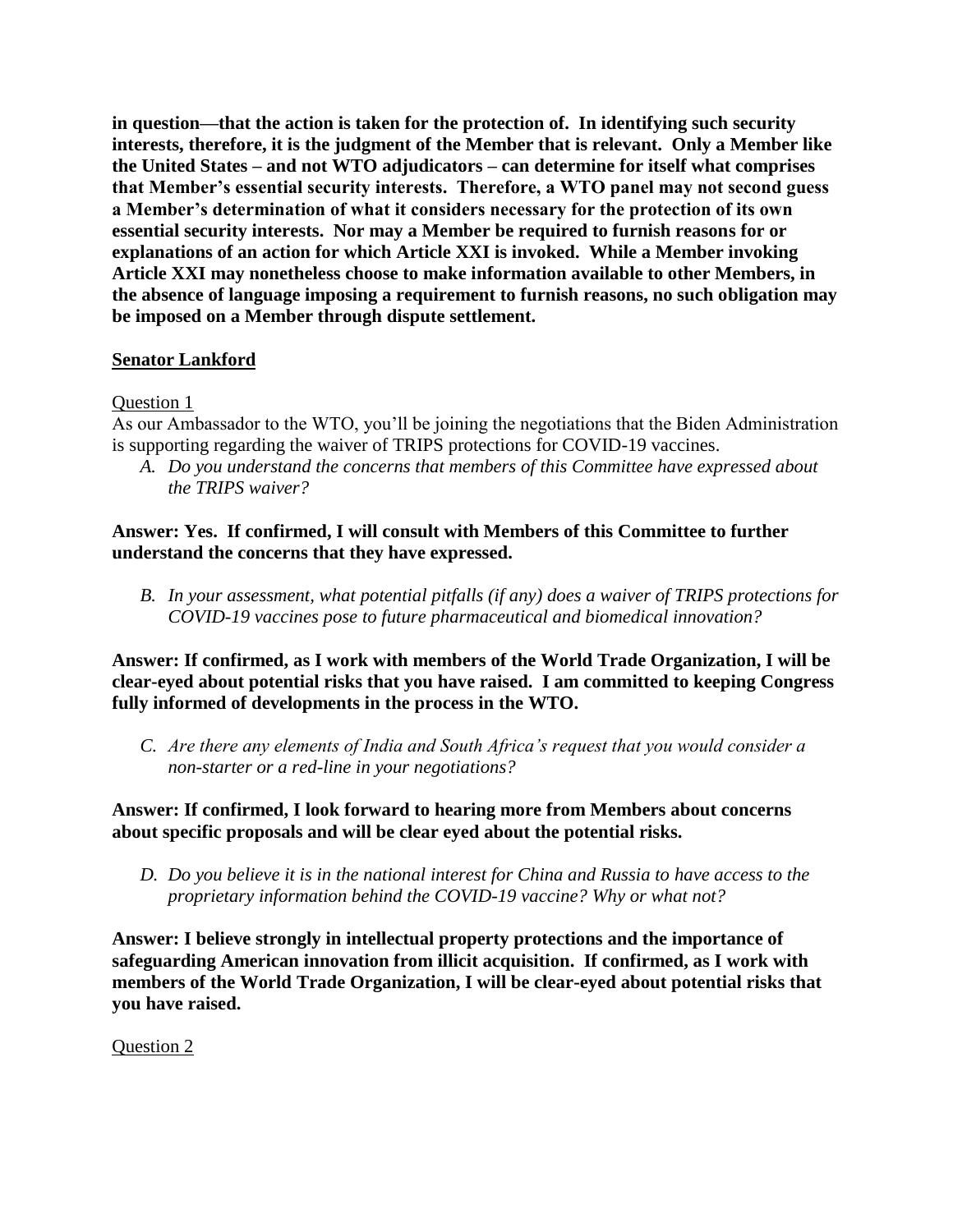My primary frustrations with WTO litigation in recent years have been the slow pace of the dispute settlement process, as well as instances of judicial activism by the Appellate Body that disadvantage U.S. interests.

*A. What are your ideas to speed up the dispute settlement process at the WTO and how do you plan to build consensus in Geneva towards that end?*

**Answer: There have been longstanding, bipartisan concerns with the way that the dispute settlement system has been functioning and for years the United States has been saying there needs to be a course correction. The objective of the dispute settlement system is to facilitate mutually agreed solutions between Members, yet over time, it has become synonymous with litigation that is prolonged, expensive, and contentious. Reforming dispute settlement requires finding ways to create more opportunities for disputing parties to come together and be incentivized to solve the problem instead of prolonging litigation for its own sake. We want a WTO that serves as a venue for discussion and negotiations, rather than being imbalanced towards dispute settlement or litigation. For years, Appellate Body overreaching provided WTO Members with the wrong incentives and worsened that imbalance. We have already started engaging with some WTO Members, and we intend for the reform conversation to be inclusive so we can approach the question of WTO reform in a holistic way.**

*B. What specific reforms is this Administration seeking to the Appellate Body before it begins providing consent to Appellate Body vacancies?* 

**Answer: This Administration shares the longstanding, bipartisan concerns expressed by the Congress about the Appellate Body. I believe the WTO must undertake fundamental reform if the dispute settlement system is to remain viable and credible. We have seen how Appellate Body overreaching has undermined the WTO's functioning and weakened the WTO's negotiating and monitoring functions. At the same time, Appellate Body overreaching has shielded China's non-market practices and hurt the interest of U.S. workers and businesses. Reforming the dispute settlement system in a way that addresses these problems is a top priority. But as Ambassador Tai said in her recent keynote speech in Geneva, reforming dispute settlement is not about restoring the Appellate Body for its own sake or going back to the way it used to be. A WTO dispute settlement system that continues to shield China's non-market distortions is not in our interest.**

### **Senator Young**

### Question 1

In your opening statement, you mentioned that the WTO needs to be reformed in order to stay relevant for the future. However, there are limits as to what the WTO can and should do regarding various trade and non-trade issues. If the role of the WTO is too weak, then major markets will likely continue to react unilaterally. But if the organization is too strong, it may become overstrained and overbearing on major markets.

(a) *In your opinion, what do you believe are the key issues surrounding WTO reform?*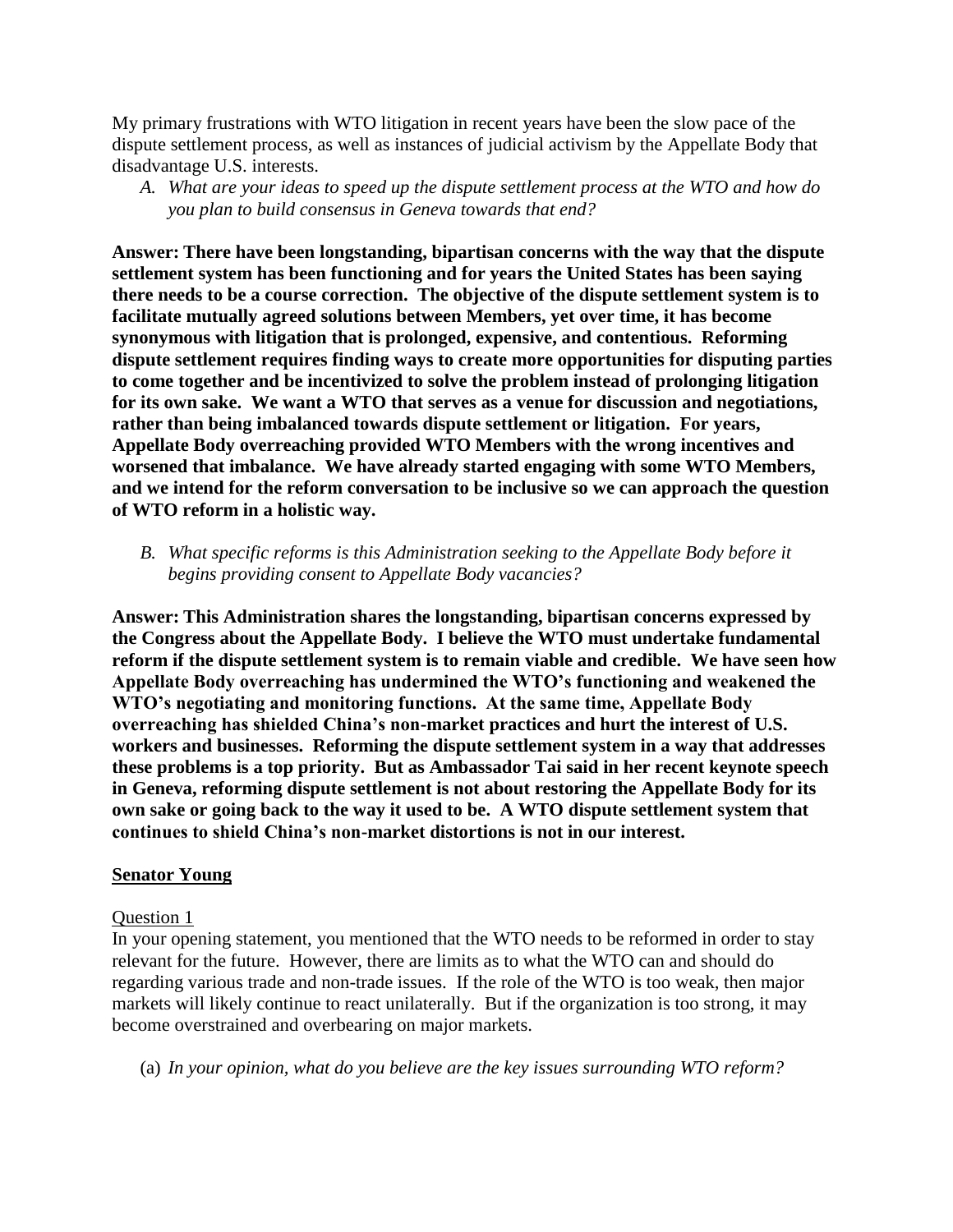**Answer: The reality of the WTO today is that the organization does not match the ambition of its goals. The WTO has rightfully been accused of being insulated from reality, slow to recognize global developments, and not grounded in the experiences of working people. To build a more viable and durable multilateral trading system, reform is needed throughout the organization. This includes working to address problems that have undermined the negotiating function, including certain Members' lack of transparency and unwillingness to make contributions commensurate with their role in trade and the global economy. It also includes efforts to revitalize the underappreciated monitoring and deliberating function, where Members increasingly are not responding meaningfully to concerns raised with their trade measures. Further, it involves fundamental reform to dispute settlement, which has been used to supplant the negotiation of new rules through prolonged and contentious litigation, rather than to facilitate mutually agreed solutions between Members.**

(b) *Do you believe the WTO should create a new system of governance with new rules or focus on greater policy coherence with stronger enforcement?*

**Answer: I see a need for reform in all three pillars of the WTO, so that the organization can achieve its founding goals: trade that raises living standards, ensures full employment, pursues sustainable development, and protects and preserves the environment. Refocusing on these goals requires that Members deliberate issues and monitor compliance with existing rules; negotiate new rules that respond to the issues we face today, such as the need to protect our planet, address widening inequality, and increase economic insecurity; and have opportunities to reach mutually agreed solutions to the issues between us.**

### Question 2

One of the more troublesome issues with the WTO is its inadequate methods for addressing the challenges that China presents in regards to IP protections, excessive subsidies, and the predatory practices of state-owned enterprises.

## *If confirmed, how do you plan to work with Ambassador Tai on these concerns when negotiating new WTO rules that address China's predatory practices?*

**Answer: In a recent speech, Ambassador Tai underscored her intent to use the full range of tools we have and develop new tools as needed to defend American economic interests from harmful policies and practices, which include China's unfair economic practices you mentioned. As part of that approach, we will continue to work through multilateral channels, as well as bilateral and regional channels, to cooperate with like-minded partners who share our strong interest in ensuring that the terms of competition are fair. I intend to work with other WTO members to rebuild confidence in the system and boost motivation for creating a more level playing field in the 21st century, including by negotiating new rules where appropriate.**

### Question 3

Since the debate on WTO reform started, China has been proactively engaged. It continues to give the portrayal of guardian status among the global trading system, but China's pattern of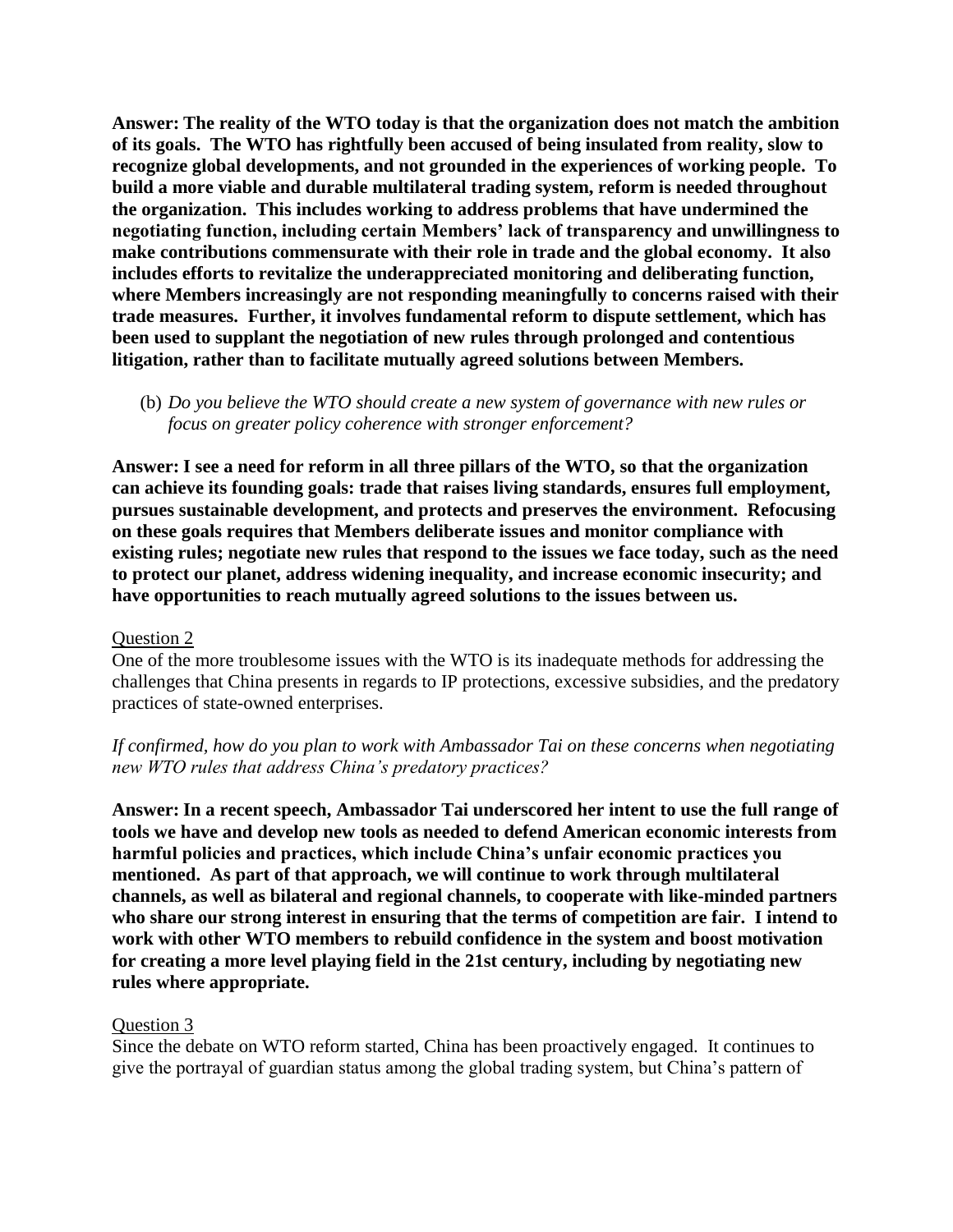vague commitments and adverse actions against the United States and like-minded nations speaks otherwise.

(a) *In your opinion, what role does China play – or should it be playing – in reforming the WTO given its economic weight in the world economy?* 

**Answer: China is the world's largest trader in part because of the benefits that WTO membership has provided. When China acceded to the WTO 20 years ago, WTO Members expected that the terms set forth in China's Protocol of Accession would permanently dismantle existing Chinese policies and practices that were incompatible with an international trading system expressly based on open, market-oriented policies. But those expectations have not been realized. The United States will continue to use all available mechanisms to move China to uphold its WTO obligations.**

(b) *Can the WTO be reformed to accommodate two different economic regimes – especially with China's stance to safeguard its system of state capitalism?* 

**Answer: The Administration is committed to working closely with our allies and likeminded partners, including at the WTO, towards building a truly fair international trade system that enables healthy competition.**

### **Senator Barrasso**

#### Question 1

Members from both sides of the aisle have made it very clear that the World Trade Organization is in dire need of reform.

*What specific reforms do you believe are needed in order to prevent the WTO's appellate body from acting as a rulemaking body?*

**Answer: The WTO must undertake fundamental reform if the dispute settlement system is to remain viable and credible. Over time, certain WTO Members discovered they could get around the hard part of diplomacy and negotiation by securing new rules through litigation. Dispute settlement was never intended to supplant negotiations – and the reform of these two core WTO functions is intimately linked. We have seen how Appellate Body overreaching has undermined the WTO's functioning and weakened the WTO's negotiating and monitoring functions. At the same time, Appellate Body overreaching has shielded China's non-market practices and hurt the interest of U.S. workers and businesses. Reforming the dispute settlement system in a way that addresses these problems is a top priority. But as Ambassador Tai said in her recent keynote speech in Geneva, reforming dispute settlement is not about restoring the Appellate Body for its own sake or going back to the way it used to be. A WTO dispute settlement system that continues to shield China's non-market distortions is not in our interest.**

Question 2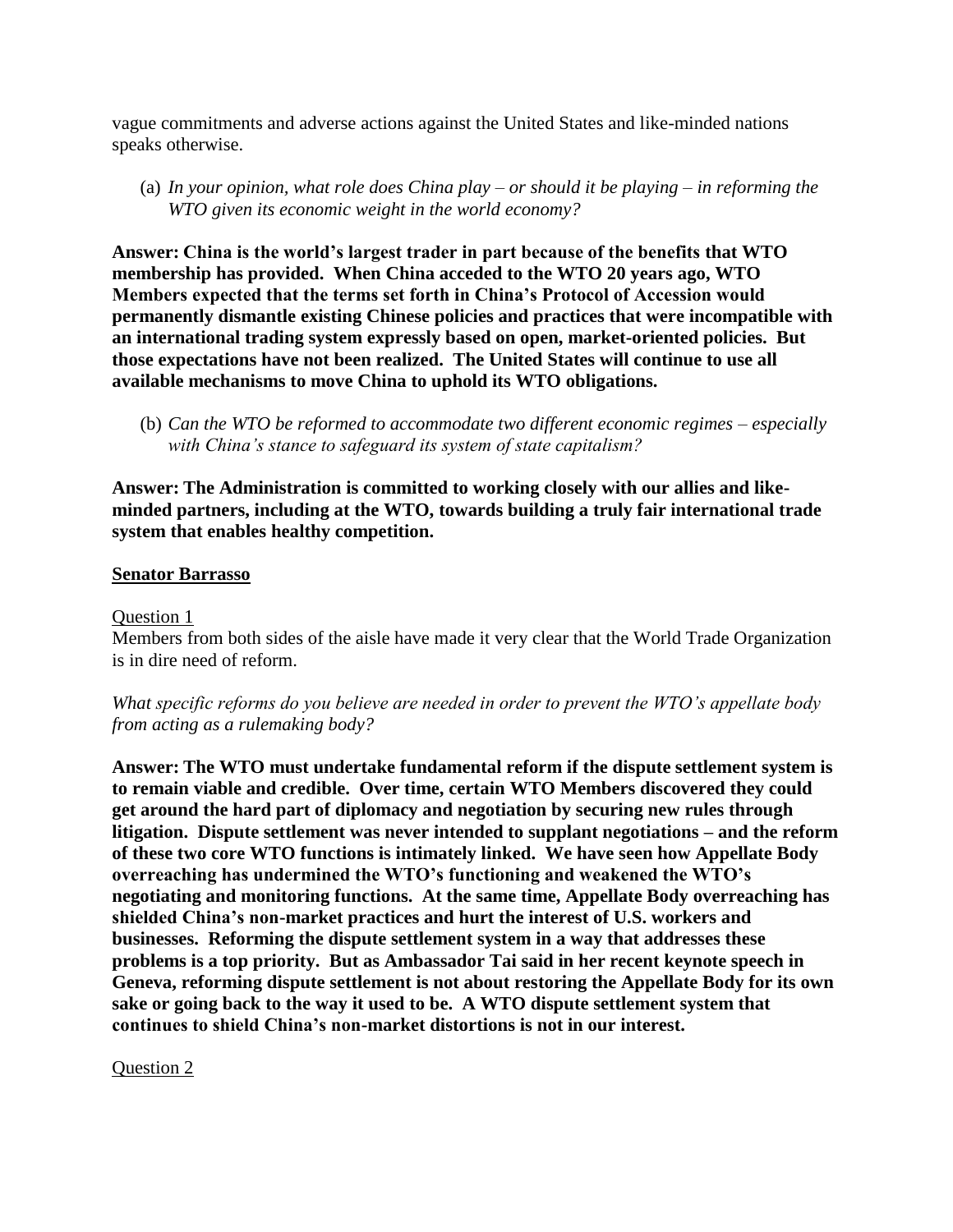The U.S. sugar industry generates 142,000 jobs in 22 states and nearly \$20 billion in annual economic activity. These are good paying jobs and critical to the local economies in many rural and urban communities. U.S. sugar policy is critical to the health of this industry.

The current world sugar market is highly dysfunctional, driven by production and trade distorting practices employed by nearly all sugar-producing countries. It is more important than ever that the United States maintain its current no-cost sugar policy which provides a stable and predictable economic environment for U.S. producers, an environment necessary for capital investments and long-run sustainability. Then Ambassador-designate Tai indicated during the QFR process that any reforms she would pursue regarding the global sugar market would be "consistent with maintaining the current no-cost U.S. sugar policy," and that she would "work with likeminded partners to ensure that any new rules are consistent with U.S. domestic sugar goals."

*Given the current challenges facing the WTO, do you believe the organization is equipped now, or can be made equipped going forward, to effectively address the full scope of underlying issues that have created the existing distortive global sugar market?* 

**Answer: To address the full scope of these underlying issues that have created the existing distortive global sugar market, one must consider both the policies and practices that currently skirt existing WTO rules, as well as those that do not necessarily contravene WTO rules but are nevertheless distortive and detrimental to U.S. interests. I believe more work is needed to reform the WTO to properly address these issues. If confirmed, I will reengage like-minded partners who also recognize the importance and necessity of reform of the WTO. This will be difficult work, but I remain hopeful that with proper U.S. leadership, we can achieve the necessary reform that will address such global trade distortions.** 

*Do you agree that the U.S. should not unilaterally disarm regarding existing U.S. sugar policy until such time other countries abandon their trade distortive production and export subsidies?*

## **Answer: If confirmed, I will support and defend the U.S. sugar program, including as prescribed in U.S. Farm Bills enacted by the U.S. Congress.**

# Question 3

I'm concerned about the lack of action taken to date by this administration to open new markets for U.S. ranching and agriculture products. Wyoming's farmers and ranchers take great pride in their work. Our beef, barley, sugar, grain, feed and other agriculture products are second to none. In order to showcase these products around the world, Wyoming's producers need access to international markets.

## *If confirmed, will you commit to fighting for fair market access for America's farmers and ranchers; and*

**Answer: The Biden-Harris Administration is committed to rebuilding America's international alliances and partnerships, and developing a trade policy that increases opportunity across the agriculture industry.**